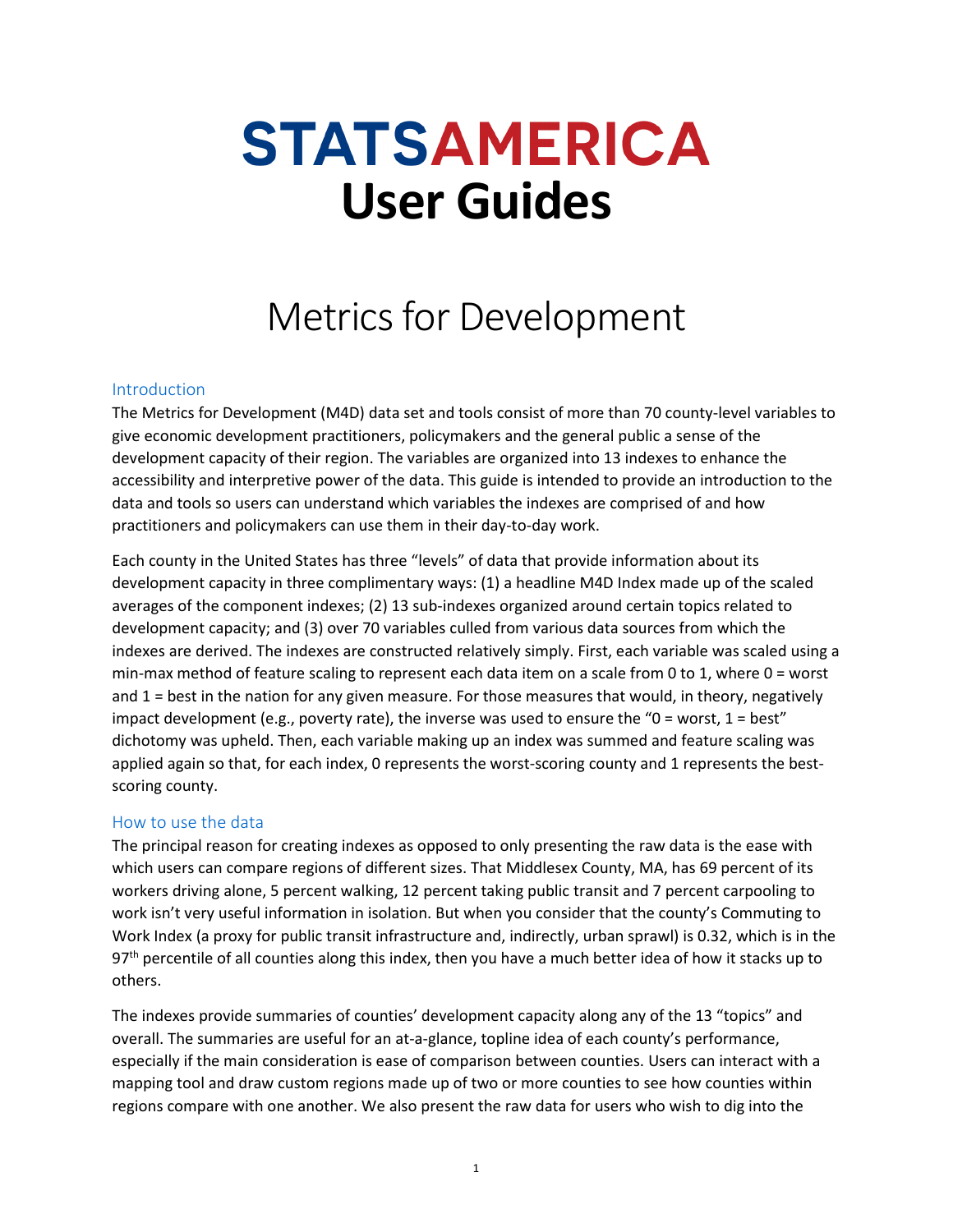index components. Both the raw data and the indexes are available for download so more advanced users can conduct their own analyses.

There are a variety of cases for which the M4D indexes could be used to guide decision-making for economic development practitioners and policymakers, both in day-to-day work and in strategic planning. The following examples are just a few to get you started.

#### 1. **Ranking**

The simplest use of the M4D indexes is for ranking counties based on their scores across the 13 sub-indexes and the headline M4D Index. Ranking could be used in policymaking and planning, like when developing Comprehensive Economic Development Strategies (CEDS). In a CEDS, an economic development agency could present a table of their rankings, highlighting strengths and considering strategies to address weaknesses. It could compare itself with nearby counties or the state average.

#### 2. **Making development decisions**

With a name like Metrics for Development, it's obvious the indexes can be used to inform a municipality's development decisions. Not only does the headline index show the county's capacity for development generally, some of the sub-indexes directly relate to different kinds of development. The Industry Mix Index is concerned with the diversity of industry in the county, with low values indicating that employment is concentrated in a small set of industries and/or only local industries. So counties with a low score on this index may want to prioritize diversifying their industrial structure and, potentially, attracting more traded industry clusters (like financial services, software development and IT, manufacturing, etc.), which are regarded as being more beneficial because they generate [higher wages and greater innovation](http://www.clustermapping.us/content/clusters-101) than local clusters. Other indexes are also indirectly related to specific kinds of development. The Food Access Index can indicate whether there's a lack of grocery stores; the Commuting to Work Index is a marker of the strength of a county's public transit infrastructure; and the Creative Class Index can show the extent to which a county's economy is made up of creative and knowledge-based occupations and industries. These sub-indexes can be used in tandem to get an idea of what county officials should prioritize when considering developments or attracting businesses.

#### 3. **Allocating financial resources**

Though only the School Funding Index is explicit about it, many of the indexes are at least indirectly related to the principal function of municipal governments: allocating scarce financial resources in an efficient and equitable manner. A low score for the School Funding Index could show that public schools are inadequately funded, rely too heavily on state and federal dollars, and/or overuse debt financing. Though variables related to expenditures aren't included in the Health Index, a low score could indicate the need for greater investments in public health in, for example, education campaigns, public-use exercise and recreation facilities, walk-in health clinics, or mental health initiatives. Similarly, low scores for the Crime Index may highlight the need for public safety investments, and low scores for the Full-Time Work index may indicate the need for workforce development investments like apprenticeships and displaced worker retraining to help workers enter (or re-enter) the labor force.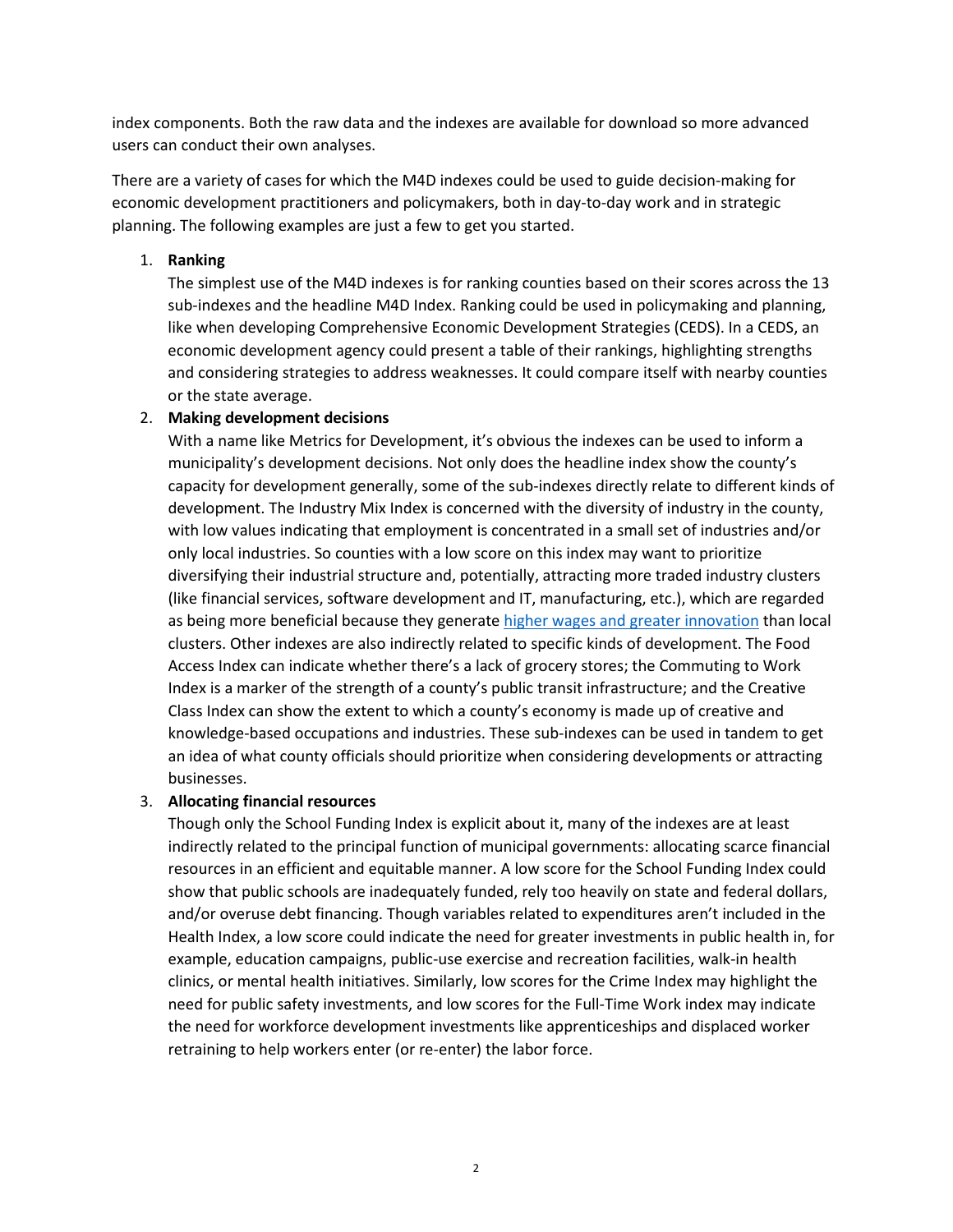## Variables in the M4D indexes

| <b>Index</b>       | Variable               | Inverse?     | <b>Source</b>                                |
|--------------------|------------------------|--------------|----------------------------------------------|
| <b>Food Access</b> | Percent of population  | Υ            | USDA Food Environment Atlas, 2017            |
|                    | that has low access to |              |                                              |
|                    | grocery stores         |              |                                              |
|                    | Percent of population  | Y            |                                              |
|                    | that is low income and |              |                                              |
|                    | has low access to      |              |                                              |
|                    | grocery stores         |              |                                              |
|                    | Grocery stores per     | N            |                                              |
|                    | capita                 |              |                                              |
|                    | Farmers' markets per   | $\mathsf{N}$ |                                              |
|                    | capita                 |              |                                              |
|                    | SNAP benefits per      | $\mathsf{N}$ |                                              |
|                    | capita                 |              |                                              |
| <b>School</b>      | Interest on debt per   | Υ            | U.S. Census Bureau Annual Survey of School   |
| <b>Funding</b>     | pupil                  |              | System Finances, 2016                        |
|                    | Long-term debt         | Y            |                                              |
|                    | outstanding per pupil  |              |                                              |
|                    | Percent of revenue     | Υ            |                                              |
|                    | from federal sources   |              |                                              |
|                    | Percent of total       | $\mathsf{N}$ |                                              |
|                    | expenditures for       |              |                                              |
|                    | current spending       |              |                                              |
|                    | Percent of current     | N            |                                              |
|                    | spending for           |              |                                              |
|                    | instruction            |              |                                              |
|                    | Capital outlays per    | $\mathsf{N}$ |                                              |
|                    | pupil                  |              |                                              |
|                    | Percent of current     | $\mathsf{N}$ |                                              |
|                    | spending spent on      |              |                                              |
|                    | support services       |              |                                              |
| <b>Commuting</b>   | Percent of working     | $\mathsf{N}$ | U.S. Census Bureau American Community Survey |
| to Work            | population that        |              | (ACS) five-year estimates, 2016              |
|                    | carpooled to work      |              |                                              |
|                    | Percent of working     | $\mathsf{N}$ |                                              |
|                    | population that took   |              |                                              |
|                    | public transit to work |              |                                              |
|                    | (excludes taxicabs)    |              |                                              |
|                    | Percent of working     | $\mathsf{N}$ |                                              |
|                    | population that walked |              |                                              |
|                    | to work                |              |                                              |
|                    | Percent of working     | Y            |                                              |
|                    | population that drove  |              |                                              |
|                    | to work alone          |              |                                              |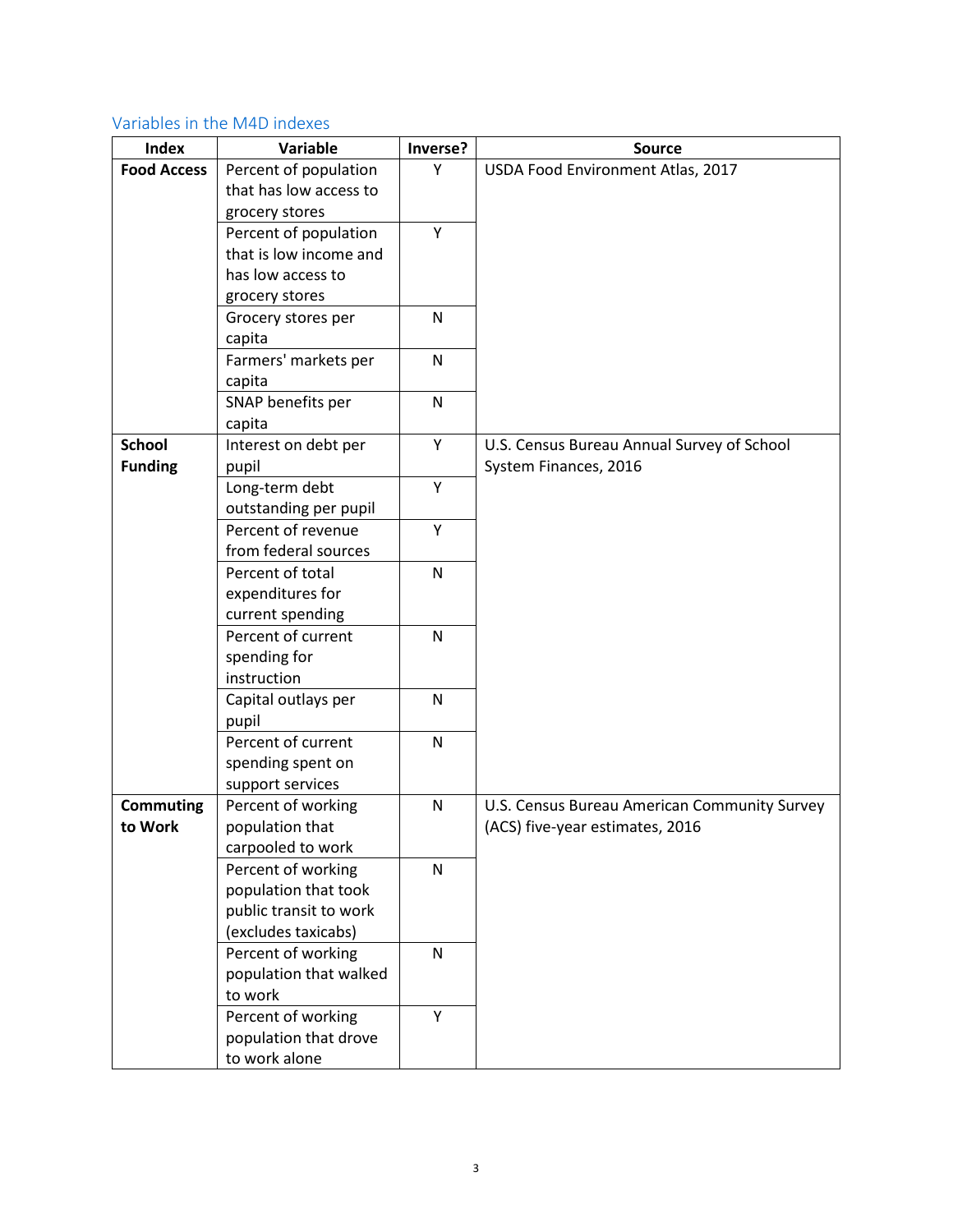| <b>Index</b>       | Variable                                       | Inverse? | <b>Source</b>                                     |
|--------------------|------------------------------------------------|----------|---------------------------------------------------|
| <b>Health</b>      | Percent of population                          | N        | ACS five-year estimates, 2016                     |
|                    | aged 18-64 that is                             |          |                                                   |
|                    | insured                                        |          |                                                   |
|                    | Percent of adults that                         | Υ        | USDA Food Environment Atlas, 2017                 |
|                    | have diabetes                                  |          |                                                   |
|                    | Percent of adults that                         | Y        |                                                   |
|                    | are obese                                      |          |                                                   |
|                    | Poor physical health                           | Υ        | County Health Rankings, 2018                      |
|                    | days per month                                 |          |                                                   |
|                    | Poor mental health                             | Y        |                                                   |
|                    | days per month                                 |          |                                                   |
|                    | Years of potential life                        | Υ        |                                                   |
|                    | lost to premature                              |          |                                                   |
|                    | death (age-adjusted)                           |          |                                                   |
|                    | Suicide rate                                   | Υ        | Calculated from CDC Wonder Database, 2016         |
| Industry           | Share of employment                            | N        | Calculated from BLS Quarterly Census of           |
| <b>Mix</b>         | in top five traded                             |          | Employment and Wages (QCEW), 2016;                |
|                    | industries                                     |          | local and traded industry definitions from Porter |
|                    | Share of employment                            | Y        |                                                   |
|                    | in top two local                               |          |                                                   |
|                    | industries                                     |          |                                                   |
|                    | Ratio of employment in                         | Y        |                                                   |
|                    | local industries to                            |          |                                                   |
|                    | traded industries                              | Y        |                                                   |
|                    | Share of employment                            |          |                                                   |
|                    | in top three industries                        | Υ        |                                                   |
|                    | Share of employment<br>in all local industries |          |                                                   |
| <b>Creative</b>    | Share of employment                            | N        | USDA Economic Research Service (ERS),             |
| <b>Class</b>       | in creative class                              |          | 2011, from Florida's definitions of the creative  |
| <b>Occupations</b> | occupations, 2007-11                           |          | class                                             |
| and                | average                                        |          |                                                   |
| <b>Creative</b>    | Share of employment                            | N        |                                                   |
| <b>Industries</b>  | in arts occupations,                           |          |                                                   |
|                    | 2007-11 average                                |          |                                                   |
|                    | Share of employment                            | N        | IBRC industry superclusters, 2016                 |
|                    | in the business services                       |          |                                                   |
|                    | and support industry                           |          |                                                   |
|                    | supercluster (SC)                              |          |                                                   |
|                    | Share of employment                            | N        |                                                   |
|                    | in the tech and                                |          |                                                   |
|                    | knowledge services                             |          |                                                   |
|                    | industry SC                                    |          |                                                   |
|                    | Share of employment                            | N        |                                                   |
|                    | in the high intellectual                       |          |                                                   |
|                    | property                                       |          |                                                   |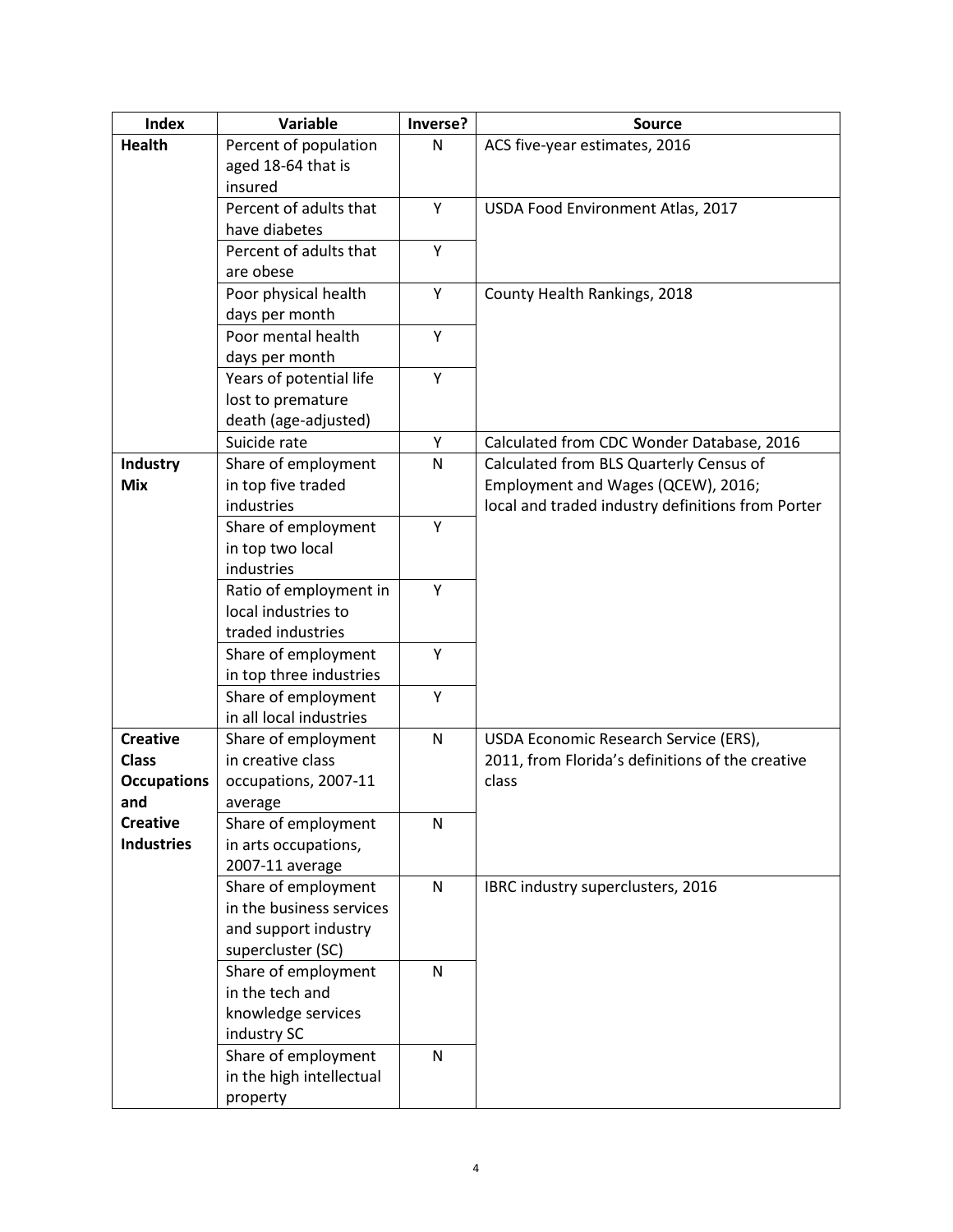| Index                | Variable                                       | Inverse? | <b>Source</b>                                          |
|----------------------|------------------------------------------------|----------|--------------------------------------------------------|
|                      | manufacturing industry                         |          |                                                        |
|                      | <b>SC</b>                                      |          |                                                        |
|                      | Share of employment                            | N        | IBRC occupation superclusters from BLS QCEW,           |
|                      | in the business and                            |          | 2016                                                   |
|                      | other white-collar                             |          |                                                        |
|                      | occupation SC                                  |          |                                                        |
|                      | Share of employment                            | N        |                                                        |
|                      | in the manufacturing,                          |          |                                                        |
|                      | technology and                                 |          |                                                        |
|                      | engineering occupation                         |          |                                                        |
|                      | <b>SC</b>                                      |          |                                                        |
|                      | Share of employment                            | N        |                                                        |
|                      | in the college                                 |          |                                                        |
|                      | occupation SC                                  |          |                                                        |
|                      | Share of employment                            | N        |                                                        |
|                      | in the arts and                                |          |                                                        |
|                      | entertainment                                  |          |                                                        |
|                      | occupation SC                                  |          |                                                        |
| <b>Natural</b>       | Standardized score of                          | N        | USDA ERS Natural Amenities Scale, 1999                 |
| <b>Amenities</b>     | January mean                                   |          |                                                        |
|                      | temperature                                    |          |                                                        |
|                      | Standardized score of                          | N        |                                                        |
|                      | January mean sunlight                          |          |                                                        |
|                      | Standardized score of                          | N        |                                                        |
|                      | July mean temperature                          |          |                                                        |
|                      | Standardized score of                          | N        |                                                        |
|                      | July mean humidity                             |          |                                                        |
|                      | Standardized score of                          | N        |                                                        |
|                      | topographical features                         |          |                                                        |
| <b>Charitable</b>    | Itemized contributions                         | N        | IRS Statistics of Income, 2016                         |
| Giving and           | as share of total                              |          |                                                        |
| <b>Civil Society</b> | adjusted gross income                          |          |                                                        |
|                      | Intensity of                                   | N        | NBER from Census CPS, 2013-15                          |
|                      | volunteerism                                   |          |                                                        |
|                      | Non-rent-seeking                               | N        | <b>IBRC from Penn State's</b>                          |
|                      | organizations per                              |          | <b>Northeast Regional Center for Rural Development</b> |
|                      | 10,000 population                              |          | county-level measures of social capital, 2014          |
| <b>Full-Time</b>     | Percent of working-age                         | N        | ACS five-year estimates, 2016                          |
| <b>Work</b>          | population that works                          |          |                                                        |
|                      | 48-52 weeks per year<br>Percent of working-age | N        |                                                        |
|                      | population that works                          |          |                                                        |
|                      | full-time (35+                                 |          |                                                        |
|                      | hours/week) year-                              |          |                                                        |
|                      | round                                          |          |                                                        |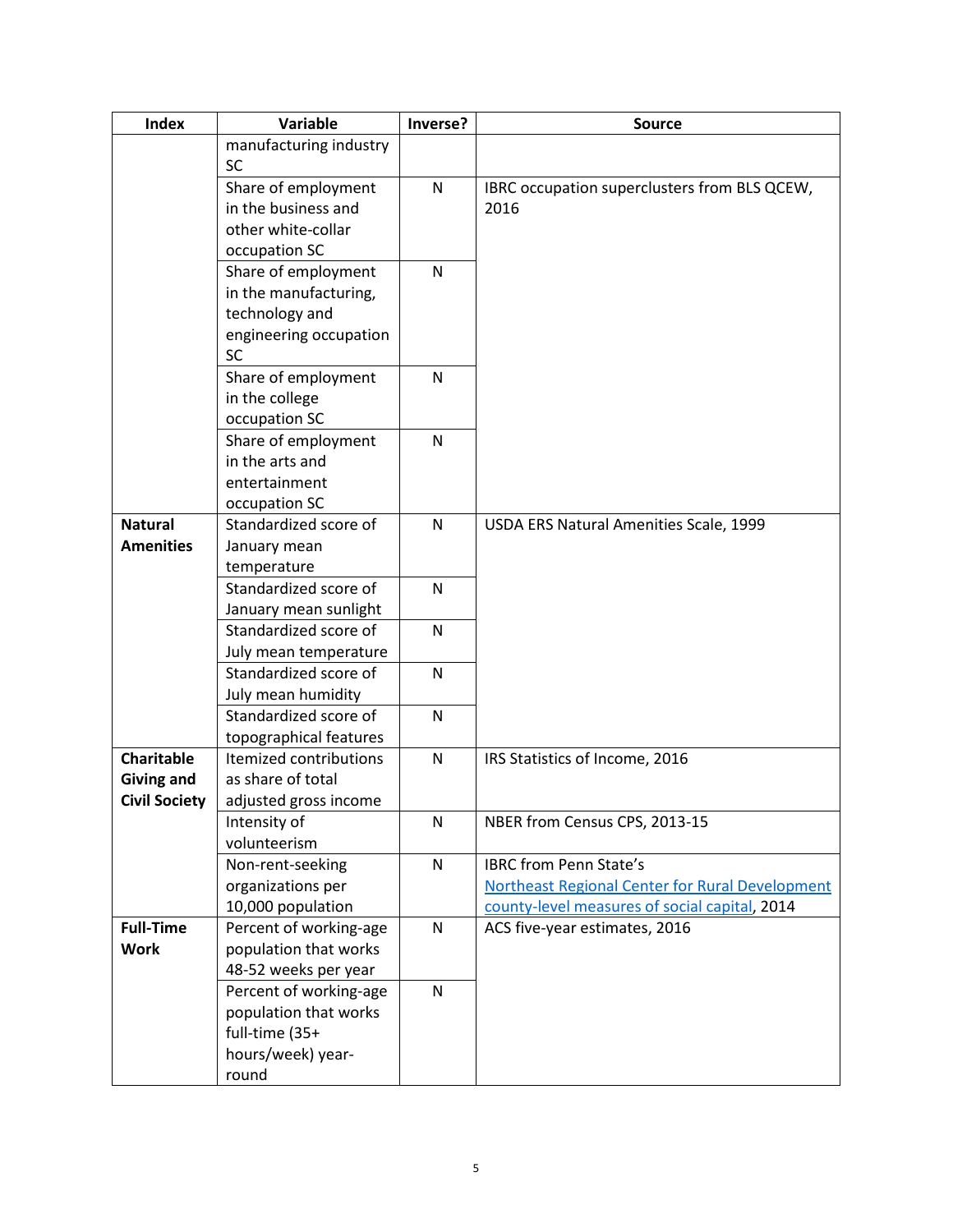| <b>Index</b>        | Variable               | Inverse?     | <b>Source</b>                                 |
|---------------------|------------------------|--------------|-----------------------------------------------|
|                     | Percent of population  | Y            |                                               |
|                     | that didn't work over  |              |                                               |
|                     | the past year          |              |                                               |
|                     | Percent of population  | Υ            |                                               |
|                     | that works part-time   |              |                                               |
|                     | (less than 35 hours a  |              |                                               |
|                     | week)                  |              |                                               |
| <b>Crime</b>        | Violent crime events   | Y            | FBI Uniform Crime Reporting Data Series, 2014 |
|                     | per 1,000 population   |              |                                               |
|                     | Property crime events  | Υ            |                                               |
|                     | per 1,000 population   |              |                                               |
| Jobs,               | Employment growth,     | ${\sf N}$    | IBRC from U.S. Bureau of Economic Analysis,   |
| <b>Earnings</b>     | 2001-2016              |              | 2016                                          |
| and                 | Average earnings per   | ${\sf N}$    |                                               |
| Productivity        | worker growth, 2001-   |              |                                               |
|                     | 2016                   |              |                                               |
|                     | GDP per worker         | $\mathsf{N}$ |                                               |
|                     | growth, 2001-2016      |              |                                               |
|                     | Per capita income      | ${\sf N}$    |                                               |
|                     | growth, 2001-2016      |              |                                               |
|                     | Poverty rate           | Υ            | ACS five-year estimates, 2016                 |
| <b>Literacy and</b> | Percent of population  | ${\sf N}$    | Calculated from NCES National Assessment of   |
| <b>Education</b>    | 16 and older not       |              | Adult Literacy, 2003                          |
|                     | lacking basic prose    |              |                                               |
|                     | skills                 |              |                                               |
|                     | Percent of population  | ${\sf N}$    | ACS five-year estimates, 2016                 |
|                     | 25 and older that have |              |                                               |
|                     | completed more than    |              |                                               |
|                     | 8th grade              |              |                                               |
|                     | Percent of population  | N            |                                               |
|                     | 25 and older with a    |              |                                               |
|                     | high school diploma or |              |                                               |
|                     | equivalent             |              |                                               |
|                     | Percent of population  | N            |                                               |
|                     | 25 and older with at   |              |                                               |
|                     | least a bachelor's     |              |                                               |
|                     | degree                 |              |                                               |
| Population          | Population growth,     | $\mathsf{N}$ | ACS five-year estimates, 2016                 |
| <b>Dynamics</b>     | 2010-2016              |              |                                               |
|                     | Population density     | N            |                                               |
|                     | Net migration rate     | N            |                                               |

### *Food Access*

This index captures the extent to which a county's residents have access to healthy foods. It includes the number of grocery stores and farmers' markets per capita, the monetary value of SNAP benefits (also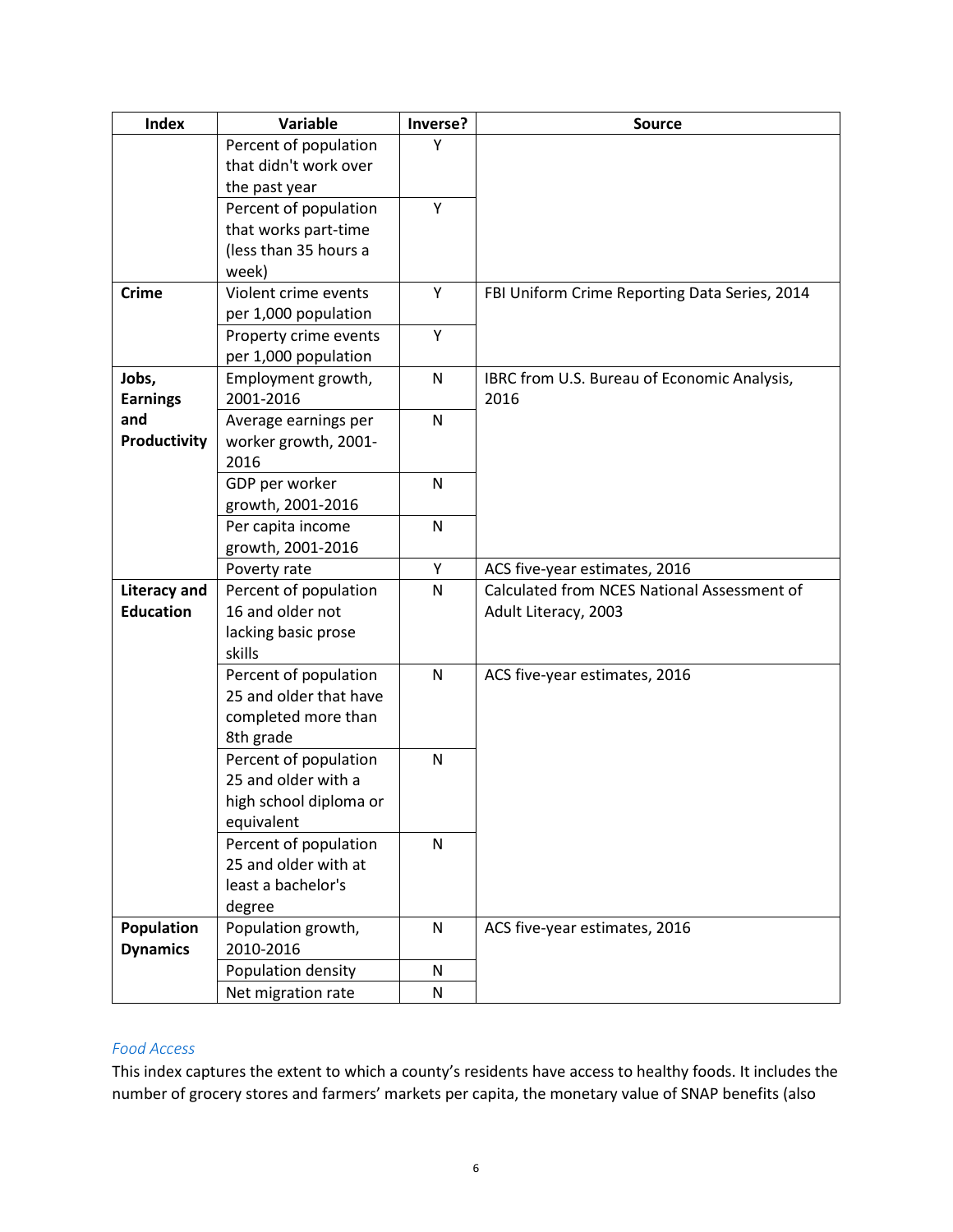known as food stamps) per capita, the percent of the population with low access to grocery stores and the percent of the population that is low income *and* has low access to grocery stores. The latter two measures are inverted to penalize counties with a lack of grocery stores. "Low access" is defined as living farther than one mile from a grocery store in an urban county and farther than 10 miles in a rural county.

#### *School Funding*

This index captures a county's investments in human capital by evaluating its funding of public schools. It includes indicators for capital outlays, debt, revenue from federal and local sources, and the percentage of funds dedicated to instruction, current spending and support services. Interest on debt per student, long-term debt outstanding per student and the percent of revenue from federal sources are inverted to penalize those counties which draw more heavily from the federal government and debt to fund operations.

#### *Commuting to Work*

This index captures the modes by which a county's residents use to get to work, and, indirectly, the strength of a county's public transportation infrastructure. It includes measures for the percentage of workers who drive alone, carpool, walk or take public transit to work. Companies often cite strong transit infrastructure as being important to their location decisions (see [Amazon's "HQ2" search](https://www.citylab.com/transportation/2018/11/amazon-hq2-chose-transit-new-york-dc-subway-metro-mta/575932/)), so the latter three measures factor positively into this index, while the percent of workers who drive alone to work is inverted to penalize counties with weaker public transportation.

#### *Health*

This index measures the health and well-being of a county's residents. It includes the percentage of the population with diabetes or obesity, the percentage of the population aged 18-64 that is insured, the average number of poor physical and mental health days that residents report experiencing, the years of potential life lost to premature death (e.g., due to preventable disease, suicide, etc.) and the county's suicide rate. All of the measures besides the percentage of the population with health insurance are negative indicators of health, so they are inverted in the index calculation.

#### *Industry Mix*

This index measures the degree to which a county achieves two desirable aims: a diverse industrial structure and a high level of employment in traded industries, which are industries that provide products or services primarily to non-residents, as opposed to local industries, which provide products and services to residents. Traded industries are considered more desirable because they produce higher wages, demonstrate greater innovation and positively influence local wages. This index includes the share of employment in the top five traded industries, top three local industries, the top three overall, and all local industries, as well as the ratio of employment in traded to local industries. All but the first of these are inverted in the index calculation.

#### *Creative Class*

This index draws from Richard Florida's "Creative Class Theory" from his 2002 book *The Rise of the Creative Class* to measure the degree to which a county has "creative" occupations and industries. It includes the share of employment in creative class and arts occupations, as well as the share of employment in occupation and industry clusters that IBRC has identified as being aligned with Florida's conception of "creative," like science, technology and math (STEM), arts and entertainment, university